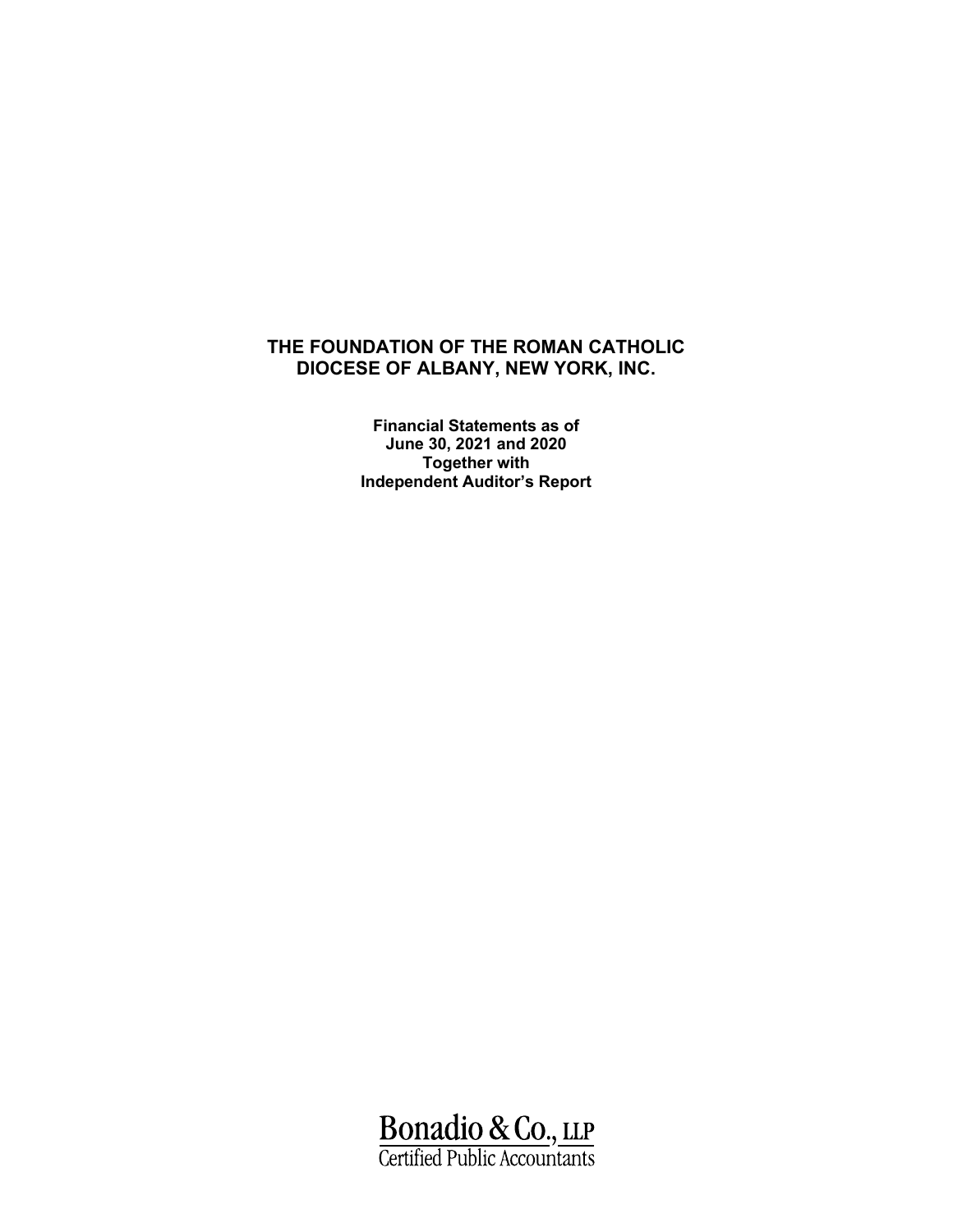# **INDEPENDENT AUDITOR'S REPORT**

May 3, 2022

To The Most Reverend Edward B. Scharfenberger and the Board of Trustees of The Foundation of the Roman Catholic Diocese of Albany, New York, Inc.:

We have audited the accompanying financial statements of The Foundation of the Roman Catholic Diocese of Albany, New York, Inc. (a New York State notfor-profit corporation), which comprise the statements of financial position as of June 30, 2021 and 2020, and the related statements of activities, functional expenses and cash flows for the years then ended and the related notes to the financial statements.

# *Management's Responsibility for the Financial Statements*

Management is responsible for the preparation and fair presentation of these financial statements in accordance with accounting principles generally accepted in the United States of America; this includes the design, implementation, and maintenance of internal control relevant to the preparation and fair presentation of financial statements that are free from material misstatement, whether due to fraud or error.

# *Auditor's Responsibility*

Our responsibility is to express an opinion on these financial statements based on our audits. We conducted our audits in accordance with auditing standards generally accepted in the United States of America. Those standards require that we plan and perform the audits to obtain reasonable assurance about whether the financial statements are free from material misstatement.

An audit involves performing procedures to obtain audit evidence about the amounts and disclosures in the financial statements. The procedures selected depend on the auditor's judgment, including the assessment of the risks of material misstatement of the financial statements, whether due to fraud or error. In making those risk assessments, the auditor considers internal control relevant to the entity's preparation and fair presentation of the financial statements in order to design audit procedures that are appropriate in the circumstances, but not for the purpose of expressing an opinion on the effectiveness of the entity's internal control. Accordingly, we express no such opinion. An audit also includes evaluating the appropriateness of accounting policies used and the reasonableness of significant accounting estimates made by management, as well as evaluating the overall presentation of the financial statements.

We believe that the audit evidence we have obtained is sufficient and appropriate to provide a basis for our audit opinion.

(Continued)

6 Wembley Court Albany, New York 12205 p (518) 464-4080 f (518) 464-4087

www.bonadio.com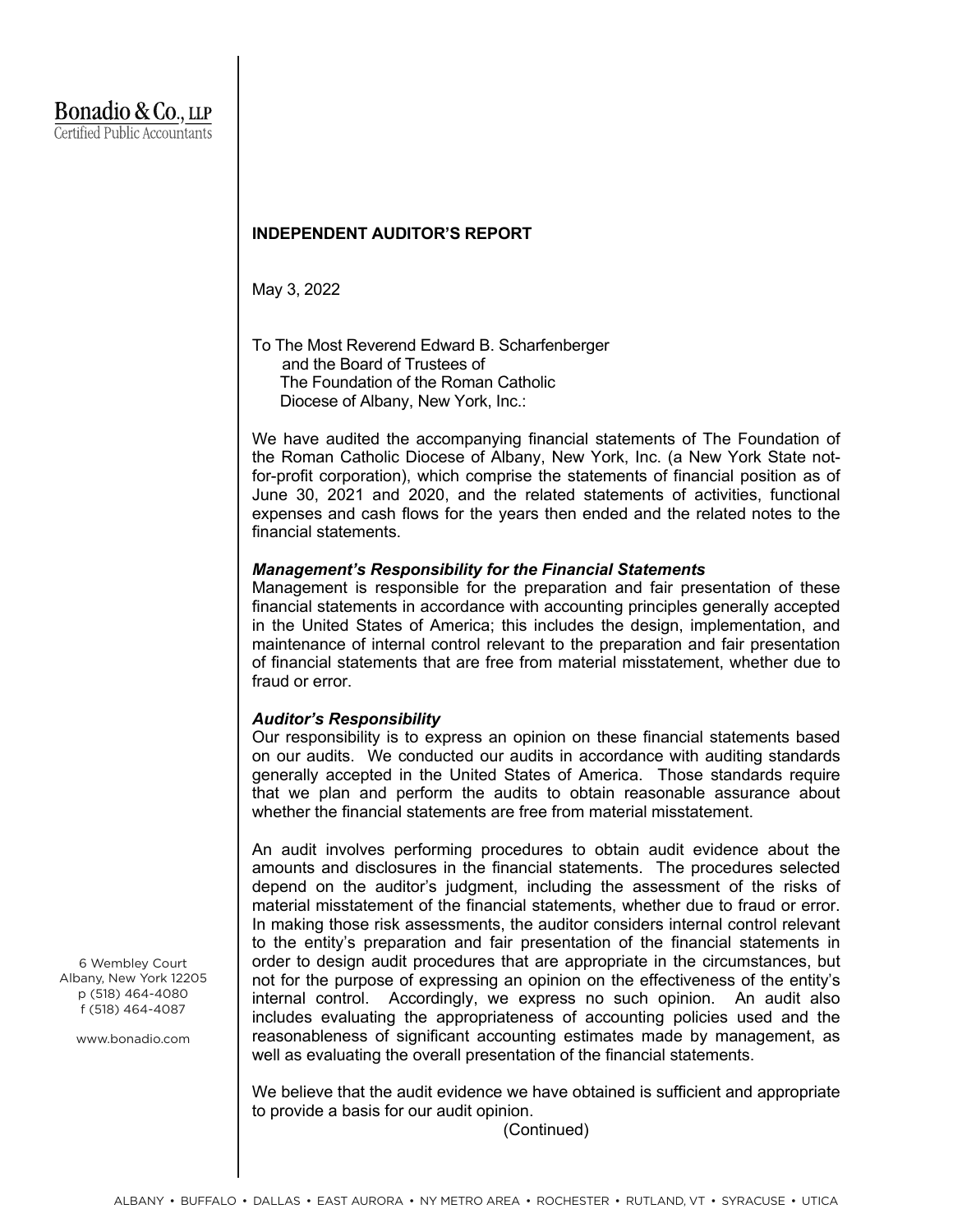### **INDEPENDENT AUDITOR'S REPORT**

(Continued)

### *Opinion*

In our opinion, the financial statements referred to above present fairly, in all material respects, the financial position of The Foundation of the Roman Catholic Diocese of Albany, New York, Inc. as of June 30, 2021 and 2020, and the changes in its net assets and its cash flows for the years then ended in accordance with accounting principles generally accepted in the United States of America.

Bonadio & Co., LLP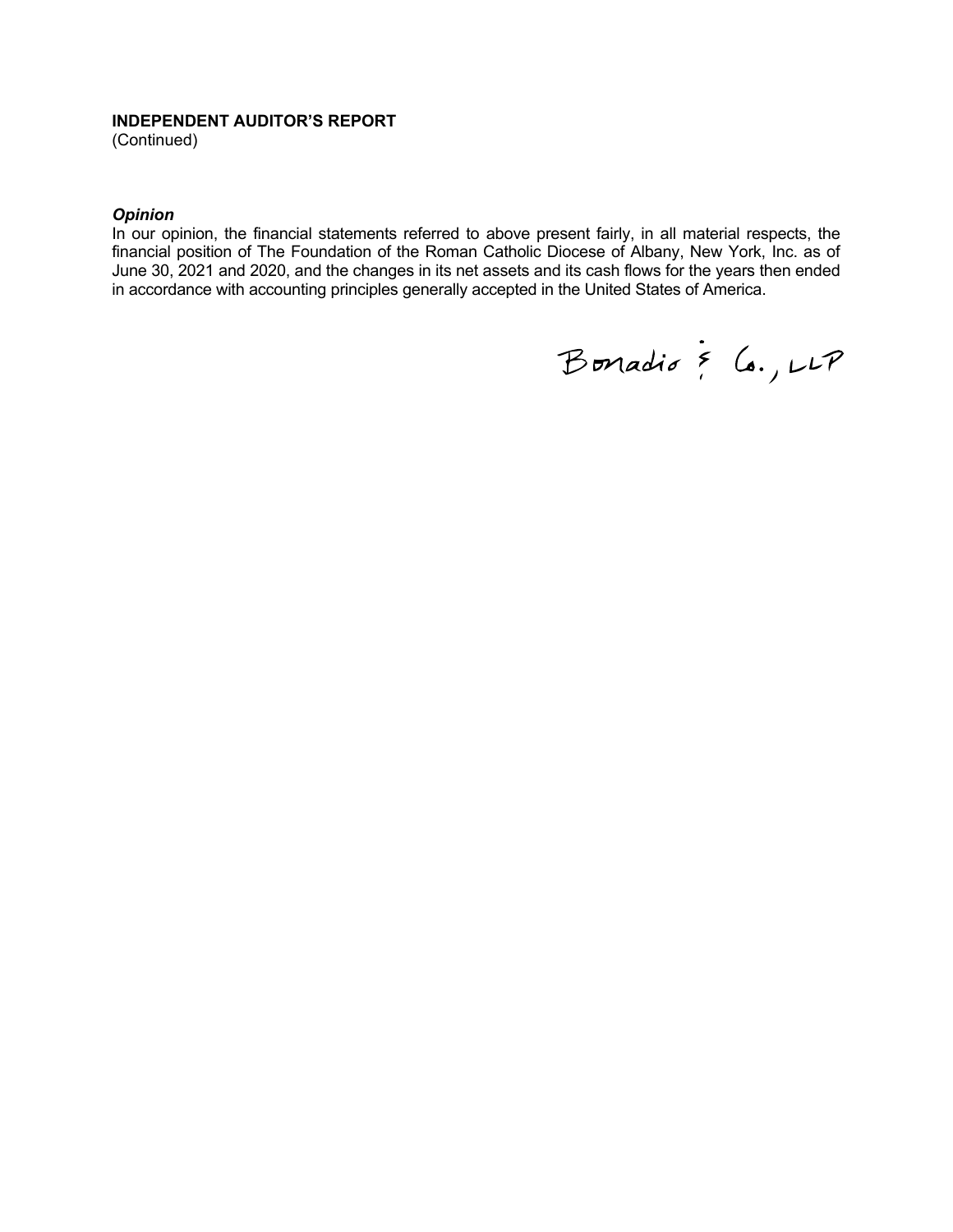# **STATEMENTS OF FINANCIAL POSITION JUNE 30, 2021 AND 2020**

|                                                                                                                      | 2021                                           | 2020                                                       |
|----------------------------------------------------------------------------------------------------------------------|------------------------------------------------|------------------------------------------------------------|
| <b>ASSETS</b>                                                                                                        |                                                |                                                            |
| Cash and cash equivalents<br>Gift annuity<br>Parish assistance fund receivable, net<br>Investments<br>Accrued income | \$<br>53,212<br>3,512<br>48,070,567<br>143,152 | \$<br>148,393<br>1,949<br>231,166<br>39,994,333<br>119,706 |
|                                                                                                                      | \$<br>48,270,443                               | \$<br>40,495,547                                           |
| <b>LIABILITIES AND NET ASSETS</b>                                                                                    |                                                |                                                            |
| <b>LIABILITIES:</b><br>Accounts payable and accrued expenses<br>Donor funds                                          | \$<br>15,292<br>39, 123, 273                   | \$<br>61,900<br>32,851,321                                 |
| <b>Total liabilities</b>                                                                                             | 39,138,565                                     | 32,913,221                                                 |
| <b>NET ASSETS:</b><br>Without donor restrictions<br>With donor restrictions<br><b>Total net assets</b>               | 8,728,913<br>402,965<br>9,131,878              | 7,139,916<br>442,410<br>7,582,326                          |
|                                                                                                                      | \$<br>48,270,443                               | \$<br>40,495,547                                           |

The accompanying notes are an integral part of these statements.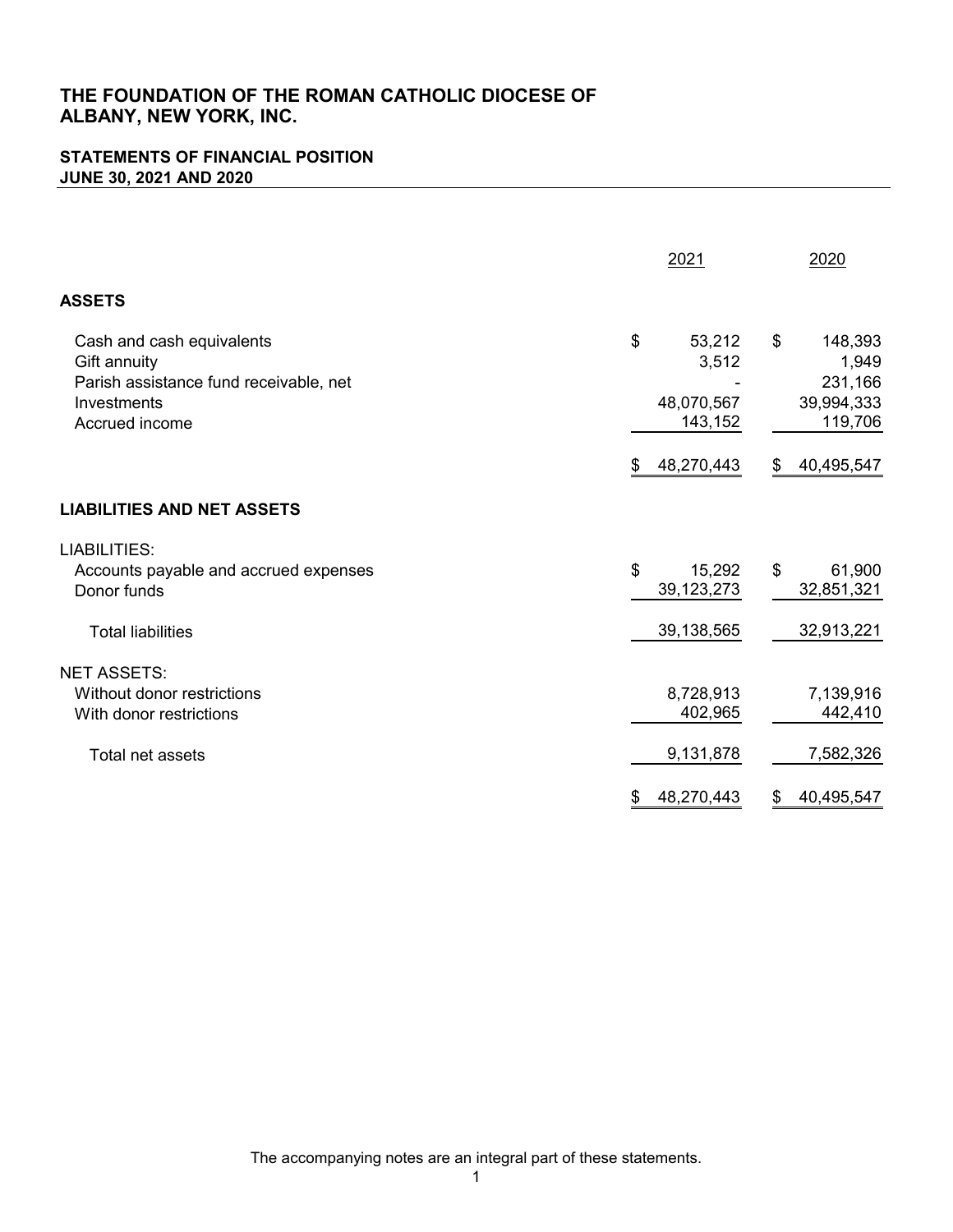# **STATEMENTS OF ACTIVITIES JUNE 30, 2021 AND 2020**

|                                                                                                                                                                                                   | 2021                                           | 2020                                               |
|---------------------------------------------------------------------------------------------------------------------------------------------------------------------------------------------------|------------------------------------------------|----------------------------------------------------|
| <b>WITHOUT DONOR RESTRICTIONS</b>                                                                                                                                                                 |                                                |                                                    |
| REVENUE, GAINS AND OTHER SUPPORT:<br>In-kind contributions from Diocesan Corporation<br>Administrative fees<br>Investment income, net<br>Released from donor restrictions<br>Miscellaneous income | \$<br>39,107<br>184,006<br>1,843,336<br>45,995 | \$<br>46,696<br>157,211<br>678,865<br>78,600<br>75 |
| Total revenue, gains, and other support                                                                                                                                                           | 2,112,444                                      | 961,447                                            |
| <b>EXPENSES:</b><br>Program:<br>Distribution to Diocesan Corporation<br>Other grants<br>Total program<br>General and administrative                                                               | 256,800<br>131,995<br>388,795<br>134,652       | 150,000<br>151,100<br>301,100<br>127,445           |
| Total expenses                                                                                                                                                                                    | 523,447                                        | 428,545                                            |
| CHANGE IN NET ASSETS WITHOUT DONOR RESTRICTIONS                                                                                                                                                   | 1,588,997                                      | 532,902                                            |
| <b>WITH DONOR RESTRICTIONS</b><br>Retired priest fund<br>Released from with donor restrictions<br>Parish assistance fund                                                                          | 3,800<br>(45, 995)<br>2,750                    | 94,995<br>(78,600)<br>226,642                      |
| CHANGE IN NET ASSETS WITH DONOR RESTRICTIONS                                                                                                                                                      | (39, 445)                                      | 243,037                                            |
| <b>CHANGE IN NET ASSETS</b>                                                                                                                                                                       | 1,549,552                                      | 775,939                                            |
| NET ASSETS - beginning of year                                                                                                                                                                    | 7,582,326                                      | 6,806,387                                          |
| NET ASSETS - end of year                                                                                                                                                                          | \$<br>9,131,878                                | \$<br>7,582,326                                    |

The accompanying notes are an integral part of these statements.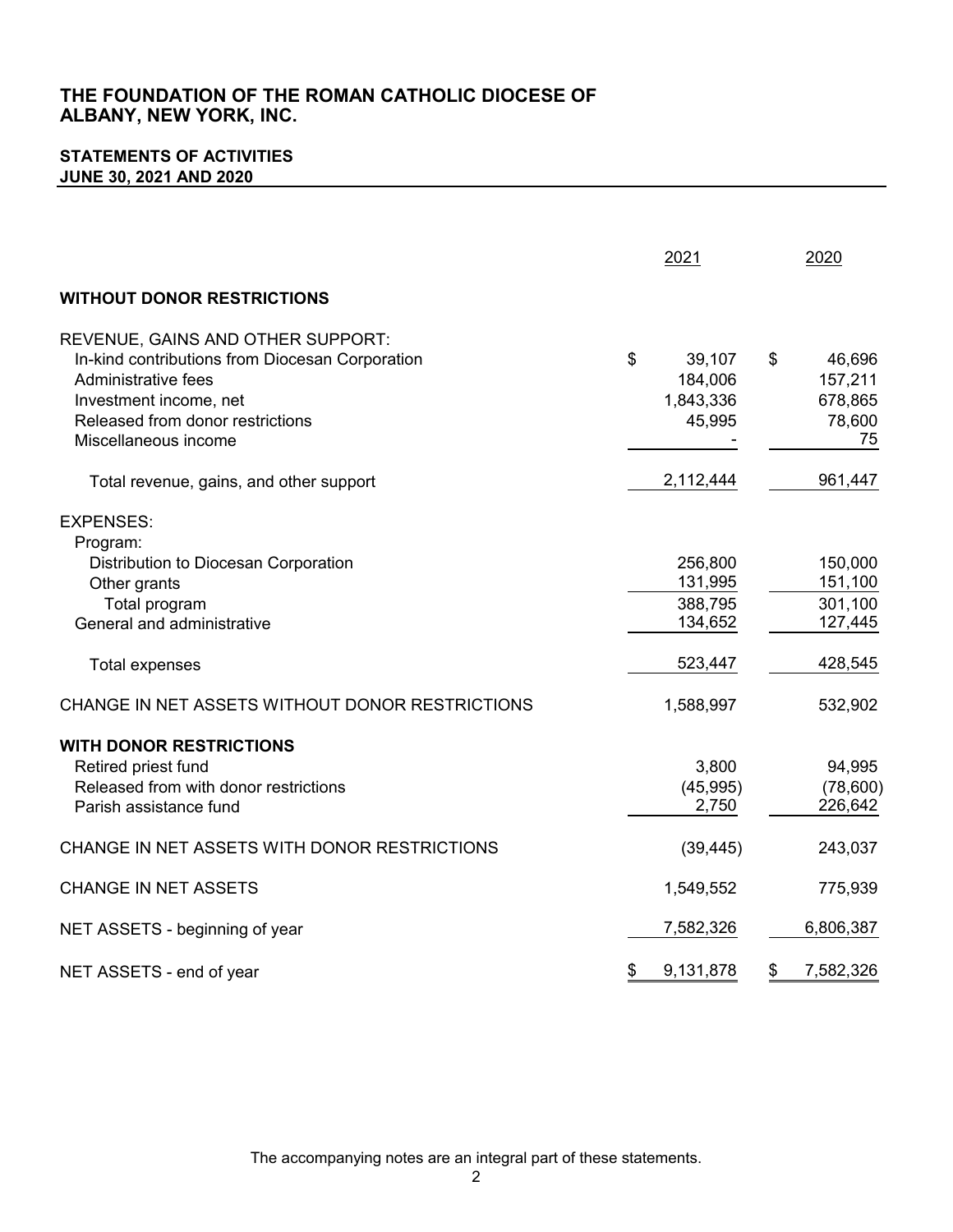# **STATEMENTS OF CASH FLOWS JUNE 30, 2021 AND 2020**

|                                                                                                                         | 2021                                         | 2020                                       |
|-------------------------------------------------------------------------------------------------------------------------|----------------------------------------------|--------------------------------------------|
| <b>CASH FLOW FROM OPERATING ACTIVITIES:</b><br>Change in net assets<br>Adjustments to reconcile change in net assets to | \$<br>1,549,552                              | \$<br>775,939                              |
| net cash flow from operating activities:<br>Gains on investments, net<br>Changes in:                                    | (1,721,335)                                  | (541, 543)                                 |
| Gift annuity<br>Parish assistance receivable<br>Accrued income<br>Accounts payable and accrued expenses                 | (1, 563)<br>231,166<br>(23, 446)<br>(46,608) | 1,424<br>(117, 542)<br>21,890<br>(99, 700) |
| Net cash flow from operating activities                                                                                 | (12, 234)                                    | 40,468                                     |
| CASH FLOW FROM INVESTING ACTIVITIES:<br>Purchases of investments                                                        | (82, 947)                                    | (322, 949)                                 |
| Net cash flow from investing activities                                                                                 | (82, 947)                                    | (322,949)                                  |
| CHANGE IN CASH AND CASH EQUIVALENTS                                                                                     | (95, 181)                                    | (282, 481)                                 |
| CASH AND CASH EQUIVALENTS - beginning of year                                                                           | 148,393                                      | 430,874                                    |
| CASH AND CASH EQUIVALENTS - end of year                                                                                 | \$<br>53,212                                 | \$<br>148,393                              |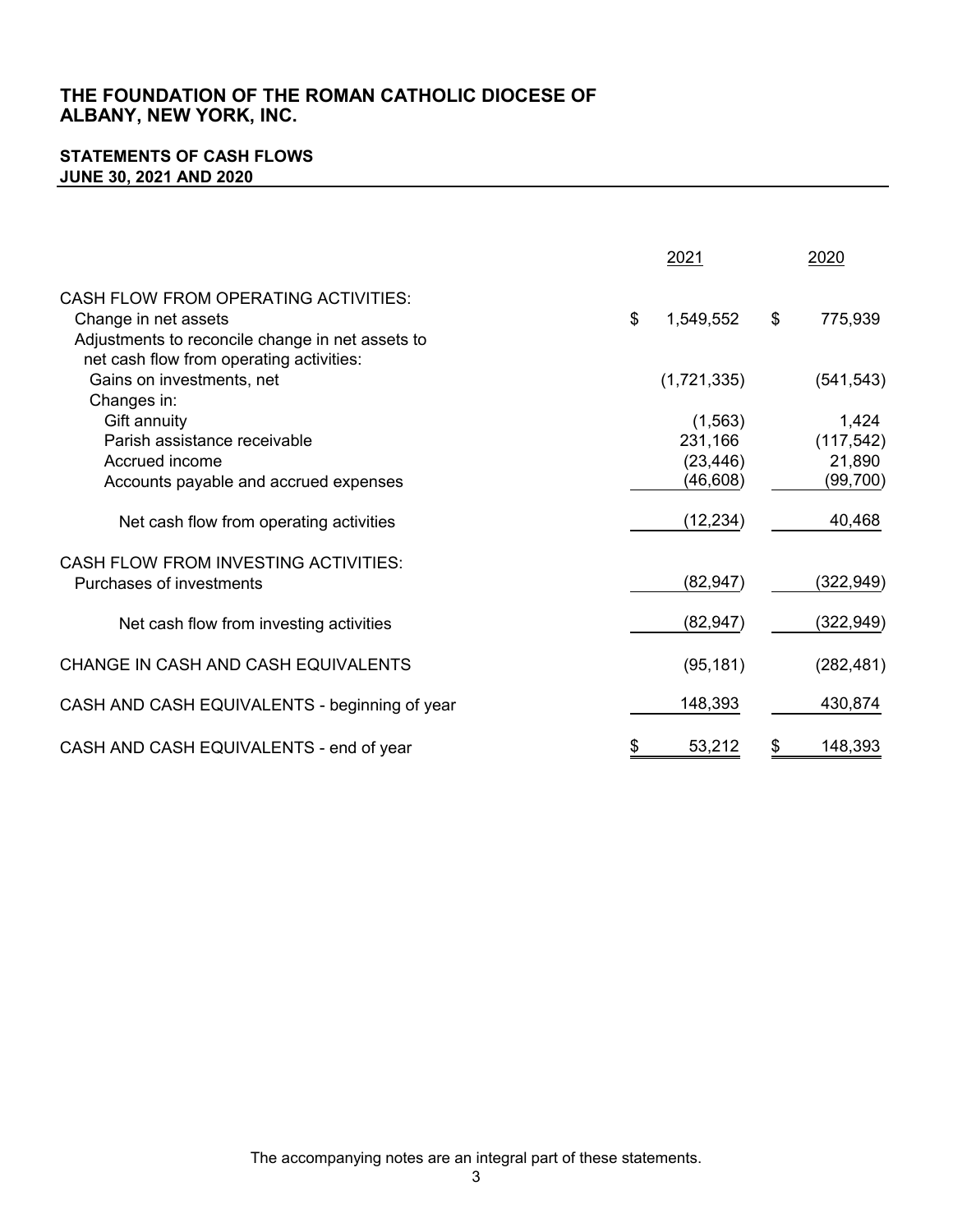## **STATEMENTS OF FUNCTIONAL EXPENSES JUNE 30, 2021 AND 2020**

|                            | Program       | General and<br>Administrative | 2021<br>Total |
|----------------------------|---------------|-------------------------------|---------------|
| Donations                  | \$<br>388,795 | \$                            | \$<br>388,795 |
| Bad debt expense           |               | 55,536                        | 55,536        |
| <b>Salaries</b>            |               | 32,474                        | 32,474        |
| <b>Professional fees</b>   |               | 30,300                        | 30,300        |
| Office supplies            |               | 8,737                         | 8,737         |
| <b>Benefits</b>            |               | 4,206                         | 4,206         |
| Payroll taxes              |               | 2,428                         | 2,428         |
| <b>Consulting services</b> |               | 755                           | 755           |
| Advertising                |               | 189                           | 189           |
| <b>Bank fees</b>           |               | 27                            | 27            |
|                            | \$<br>388,795 | \$<br>134,652                 | \$<br>523,447 |

|                            | Program       | General and<br>Administrative | 2020<br><b>Total</b> |
|----------------------------|---------------|-------------------------------|----------------------|
| Donations                  | \$<br>301,100 | \$                            | \$<br>301,100        |
| Bad debt expense           |               | 55,658                        | 55,658               |
| <b>Salaries</b>            |               | 36,012                        | 36,012               |
| <b>Professional fees</b>   |               | 12,704                        | 12,704               |
| Office supplies            |               | 11,643                        | 11,643               |
| <b>Benefits</b>            |               | 7,938                         | 7,938                |
| Payroll taxes              |               | 2,748                         | 2,748                |
| <b>Consulting services</b> |               | 590                           | 590                  |
| Telephone                  |               | 119                           | 119                  |
| <b>Bank fees</b>           |               | 33                            | 33                   |
|                            | \$<br>301,100 | \$<br>127,445                 | \$<br>428,545        |

The accompanying notes are an integral part of these statements.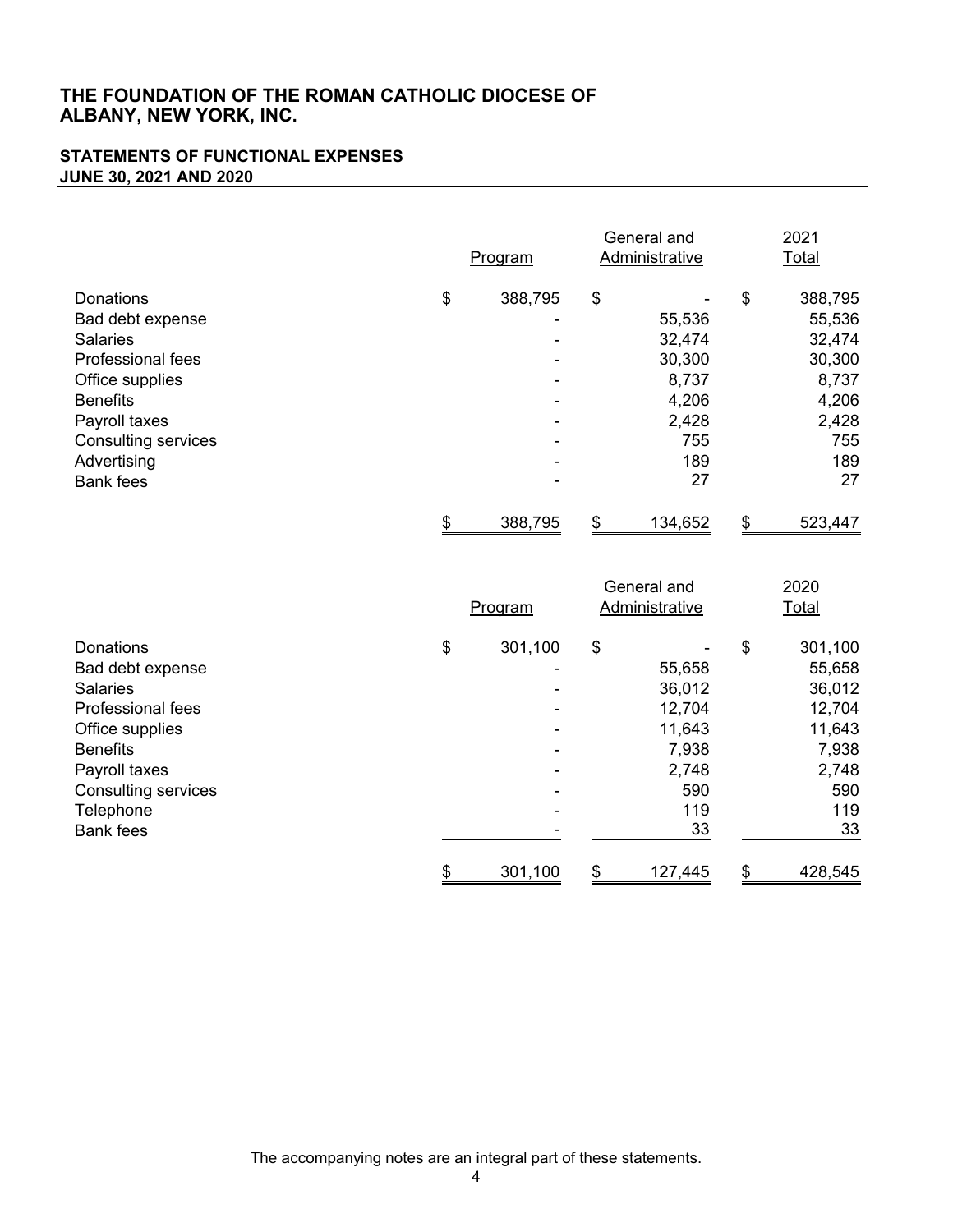#### **NOTES TO FINANCIAL STATEMENTS JUNE 30, 2021 AND 2020**

### **1. THE ORGANIZATION**

The Foundation of the Roman Catholic Diocese of Albany, New York, Inc. (the Foundation) was created in February 1995 by the Bishop of Albany. The Foundation's mission is to receive and administer gifts and bequests made for the benefit of the Roman Catholic Diocese of Albany, New York (Diocesan Corporation) and certain affiliates. In addition, the Foundation acts as a long-term investment vehicle for various Catholic organizations within the geographical boundaries of the Roman Catholic Diocese of Albany by providing an opportunity for individuals and organizations to ensure the ongoing and long-term financial stability and vitality of the Diocese's various Catholic entities.

The Foundation fulfills its mission by:

- Seeking endowment funds, quasi-endowment funds, and current funds, which foster and support the programs, services, aims, and goals of the Church of Albany;
- Assisting parishes, schools, service organizations, and other Catholic organizations in meeting their ongoing and long-term financial needs;
- Assisting donors in achieving their charitable and financial goals;
- Providing responsible and effective financial management of Foundation investments, thus relieving leaders and administrators of a portion of their funding and funds management efforts; and
- Distributing net earnings and income according to the wishes of participating entities, donors, and the distribution policy of the Foundation.

Currently, and as further described in Note 2, the Foundation's primary activity is to receive, invest, and disburse contributions received on behalf of various religious and nonprofit organizations in the Diocese, as a long-term investment vehicle for those organizations.

### **2. SUMMARY OF SIGNIFICANT ACCOUNTING POLICIES**

#### **Basis of Accounting**

The Foundation's financial statements have been prepared in conformity with accounting principles generally accepted in the United States. Net assets and support, revenue, expenses, gains, and losses are classified based on the existence or absence of donorimposed restrictions. Accordingly, net assets without donor restrictions are amounts not subject to donor-imposed stipulations and are available for operations.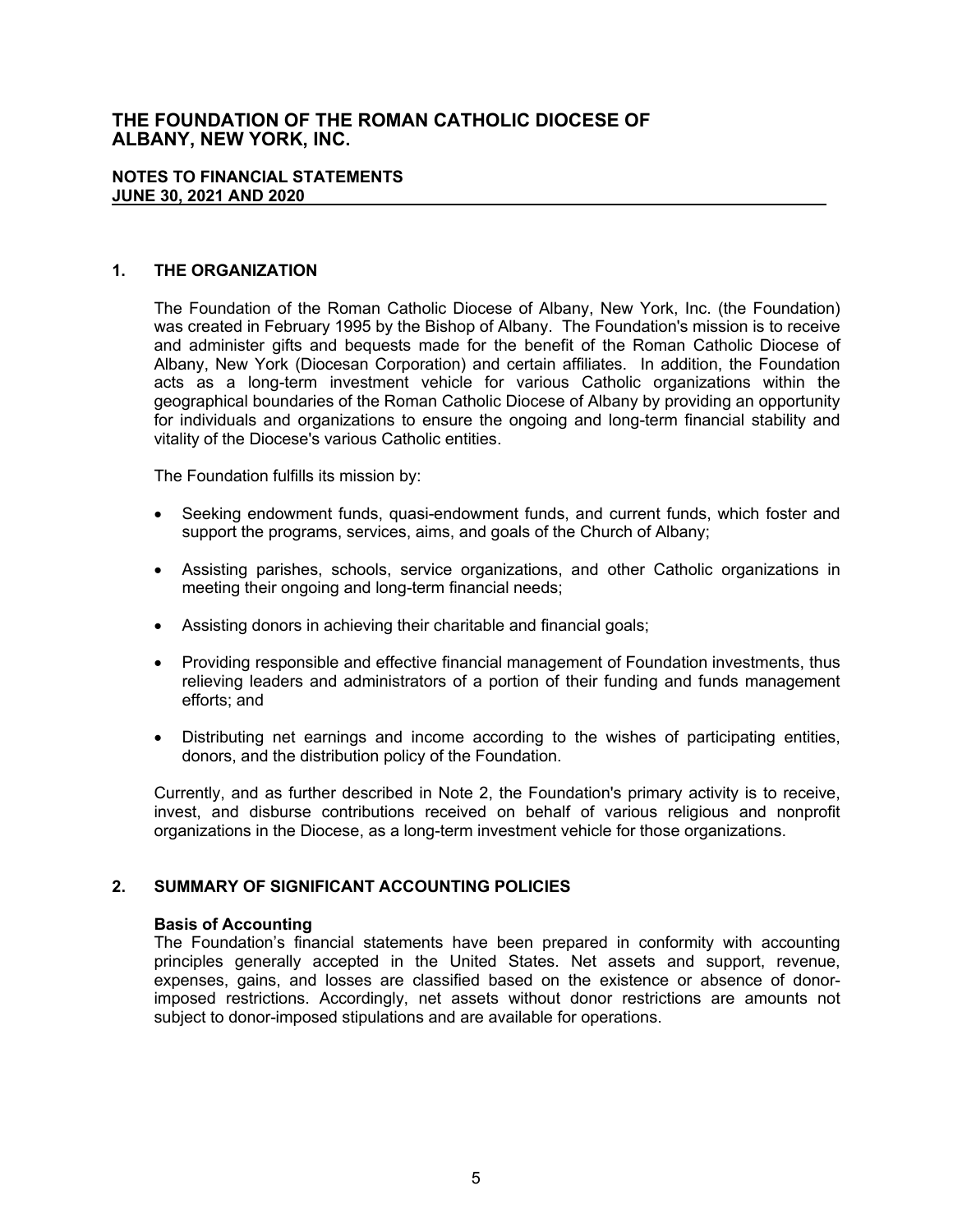### **2. SUMMARY OF SIGNIFICANT ACCOUNTING POLICIES (Continued)**

#### **Use of Estimates**

The preparation of financial statements in conformity with U.S. generally accepted accounting principles requires management to make estimates and assumptions that affect the reported amounts of assets and liabilities and disclosure of contingent assets and liabilities at the date of the financial statements and the reported amounts of support, revenue and expenses during the reporting period. Items subject to such estimates and assumptions include the valuation of investments and accounts receivable. Actual results could differ from those estimates.

#### **Cash and Cash Equivalents**

The Foundation considers all bank demand deposit accounts, money market funds and highly liquid debt instruments with an original maturity of less than three months to be cash equivalents. The Foundation's cash balances may at times exceed federally insured limits. The Foundation has not experienced any losses in these accounts and believes it is not exposed to any significant risk with respect to cash and cash equivalents.

#### **Due from Affiliates**

Amounts due from affiliates are stated net of an allowance for doubtful accounts, when applicable. As of June 30, 2021 and 2020, an allowance for doubtful accounts was recorded for a promissory note receivable from one affiliate (see Note 4).

#### **Parish Assistance Fund Receivable, Net**

Parish assistance fund receivables are stated net of an allowance for doubtful accounts in the amount of \$119,025 and \$55,658 as of June 30, 2021 and 2020, respectively.

#### **Investments**

All investments have been reported in the financial statements at fair value, except for certain investments which are stated at Net Asset Value (NAV). Fair value represents the price that would be received upon the sale of an asset or paid upon the transfer of a liability in an orderly transaction between market participants as of the measurement date. Financial instruments measured and reported at fair value are classified and disclosed in one of the following categories based on the lowest level input that is significant to the fair value measurement in its entirety.

 Level 1 inputs are quoted prices (unadjusted) in active markets that are accessible at the measurement date for assets or liabilities.

The Foundation's equities and money market funds are primarily valued utilizing Level 1 inputs.

 Level 2 inputs are observable prices that are based on inputs not quoted in active markets but corroborated by market data.

The Foundation's fixed income bonds and foreign bonds are valued utilizing Level 2 inputs.

 Level 3 inputs are unobservable inputs that are used when little or no market data is available.

The Foundation does not have any investments utilizing Level 3 inputs.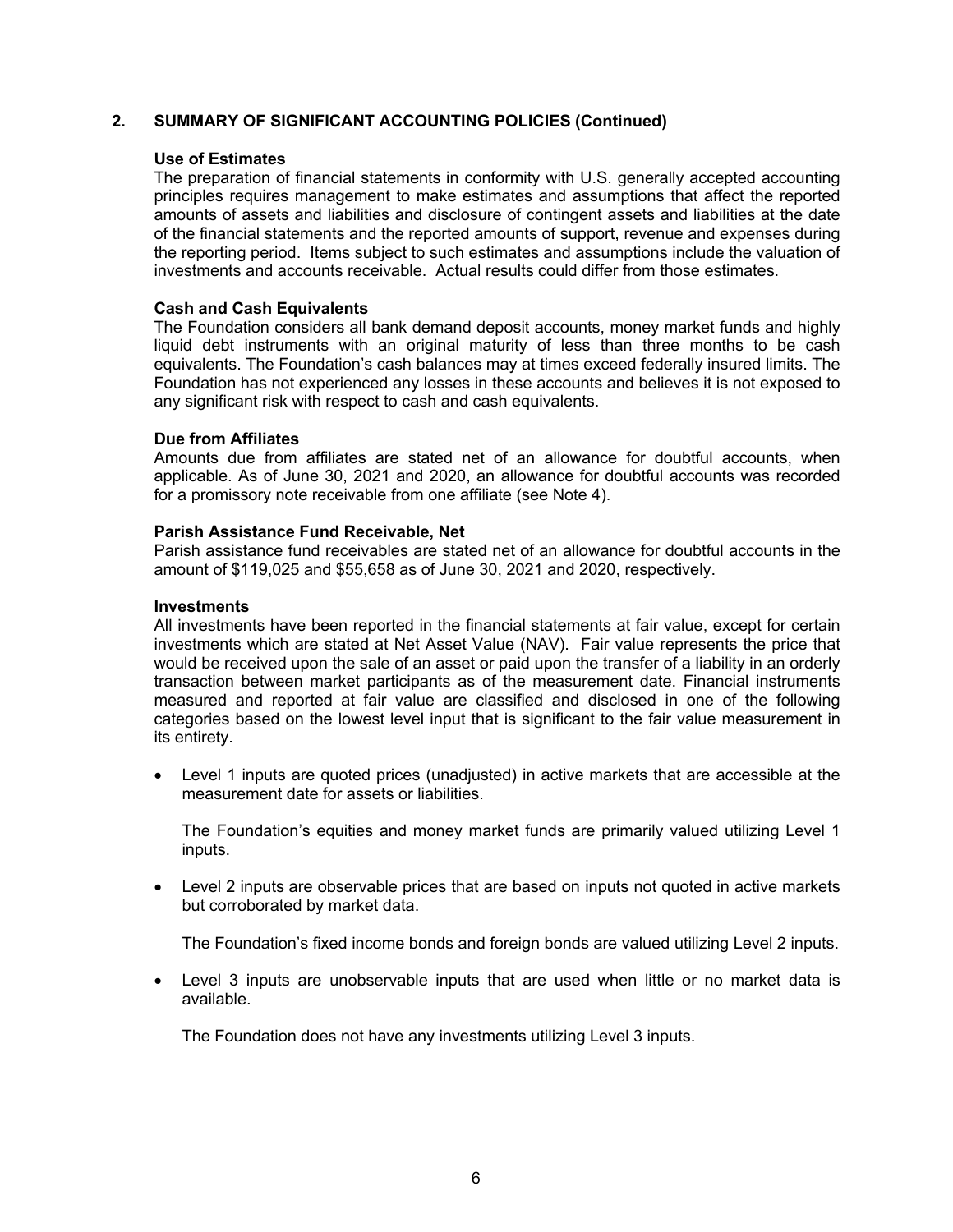### **2. SUMMARY OF SIGNIFICANT ACCOUNTING POLICIES (Continued)**

#### **Investments (Continued)**

Fair values for securities, including mutual funds and corporate equity securities, are based on quoted market prices or dealer quotes, where available. When quoted market prices are not available, including fixed income and foreign bonds, fair values are based on quoted market prices of comparable instruments or, when necessary, the Foundation utilizes matrix pricing from a third-party pricing vendor to determine fair value pricing. Matrix prices are based on quoted prices for securities with similar coupons, ratings, and maturities, rather than on specific bids and offers for the designated security. Shares in mutual funds are based on share values reported by the funds as of the last business day of the fiscal year.

Net investment income earned on amounts received and invested on behalf of other organizations is recognized as an increase in investments with a corresponding increase in the donor funds liability. At June 30, 2021 and 2020, the Foundation held \$39,123,273 and \$32,851,321, respectively, in investments classified as donor funds. Income from investments other than donor funds, as well as realized and unrealized gains and losses on these investments is recognized in the accompanying statements of activities. The net increase or decrease in fair value during the year is included in investment income in the accompanying statements of activities, except those related to donor funds.

Investments are pooled and are assigned a unit value. Unit values are based on the market value of the investment to the total market value of the pool of investments held on behalf of the Foundation. Investment earnings are allocated between Foundation owned investments and managed donor funds on a monthly basis based on units held within the total pool of investments.

The Foundation utilizes the NAV reported by alternative investment fund managers, including common collective trust funds, as a practical expedient for determining the value of the investment (See Note 5). These investments are redeemable at NAV under the original terms of the subscription agreements and operations of the underlying funds. However, it is possible that these redemption rights may be restricted or eliminated by the funds in the future in accordance with the underlying fund agreements. Due to the nature of the investments held by these funds, changes in market conditions and the economic environment may significantly impact the NAV of the funds and, consequently, the recorded value of the Foundation's interests in the funds.

Furthermore, changes to the liquidity provisions of the funds may significantly impact the value of the Foundation's interest in the funds. Additionally, although certain investments may be sold in a secondary market transaction, subject to meeting certain requirements of the governing documents of the funds, the secondary market is not active and individual transactions are not necessarily observable. It is therefore reasonably possible that if the Foundation were to sell a fund in the secondary market, the sale could occur at an amount different from the reported value, and the difference could be material. The Foundation has no plans to sell a fund in a secondary market.

#### **Donor Funds**

The Foundation manages investments on behalf of various religious and nonprofit organizations within the Diocese. All contributions received and corresponding investment returns thereon from such organizations are ultimately payable to those organizations in accordance with the donor's intentions net of any distributions previously made.

#### **Financial Reporting**

In the accompanying financial statements, net assets that have similar characteristics have been combined into two net asset categories: without donor restrictions and with donor restrictions.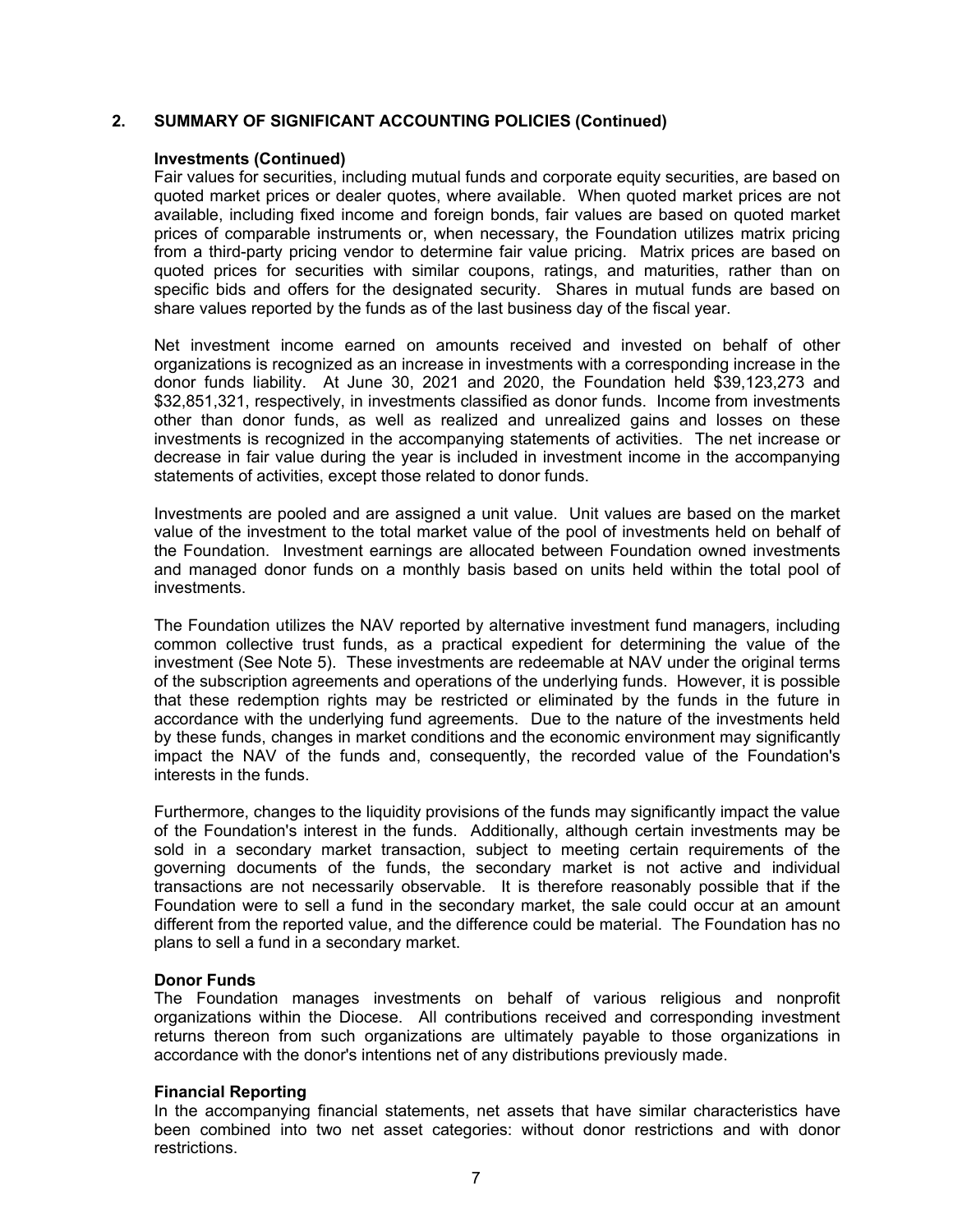### **2. SUMMARY OF SIGNIFICANT ACCOUNTING POLICIES (CONTINUED)**

#### **Financial Reporting (Continued)**

Net assets without donor restrictions include resources which are available for the support of the Foundation's operating activities.

As of June 30, 2021 and 2020, net assets with donor restrictions consists of funds to be used specifically for parish assistance and retired priest funds.

#### **Contributed Services**

The Foundation receives contributions of services from the Diocesan Corporation. Contributed services are recorded at cost as in-kind contributions and expense in the statements of activities.

#### **Revenue Recognition - Administrative Fees**

The Foundation earns an administrative fee for managing the investments held for other organizations within the Diocese. The administrative fee is calculated as one-half of 1% of the investment value. The Foundation records revenue in the period in which they satisfy performance obligations under contracts by transferring services to other entities. The Foundation's performance obligation is to manage the investments for these other entities. The performance obligation is satisfied over time on a monthly basis at which time the income is recognized. The Foundation recognizes revenue at amounts that reflect the consideration to which they expect to be entitled in exchange for services provided. The transaction price is based on established fees which the Foundation expects to fully collect. There are no implicit price concessions relating to these services as of June 30, 2021.

#### **Functional Allocation of Expenses**

The costs of providing the Foundation's programs and other activities have been summarized on a functional basis in the statement of activities. Accordingly, certain costs have been allocated amongst the programs and supporting services benefited. Expenses are allocated to program and supporting services based on time and effort and benefit received.

#### **Income Taxes**

The Foundation is a not-for-profit organization as described in Section 501(c)(3) of the Internal Revenue Code and is generally exempt from income tax on related income.

#### **Relationship to The Roman Catholic Diocese of Albany, New York and Other Catholic Sponsored Organizations**

The Foundation is affiliated with numerous other religious and nonprofit organizations sponsored by or affiliated with the Foundation. In addition, there are many other religious and nonprofit organizations in the United States that are sponsored by or affiliated with the Roman Catholic Church and other dioceses.

During the normal course of operations, the Foundation will have transactions and/or enter into agreements with several of these entities. All significant transactions with the Foundation are disclosed in the accompanying financial statements (see Note 4). In the opinion of management, the organizational structure of most other Catholic sponsored organizations does not satisfy the definition of controlled or affiliated entities under generally accepted accounting principles, and therefore, these other organizations are not considered related parties for financial statement reporting purposes.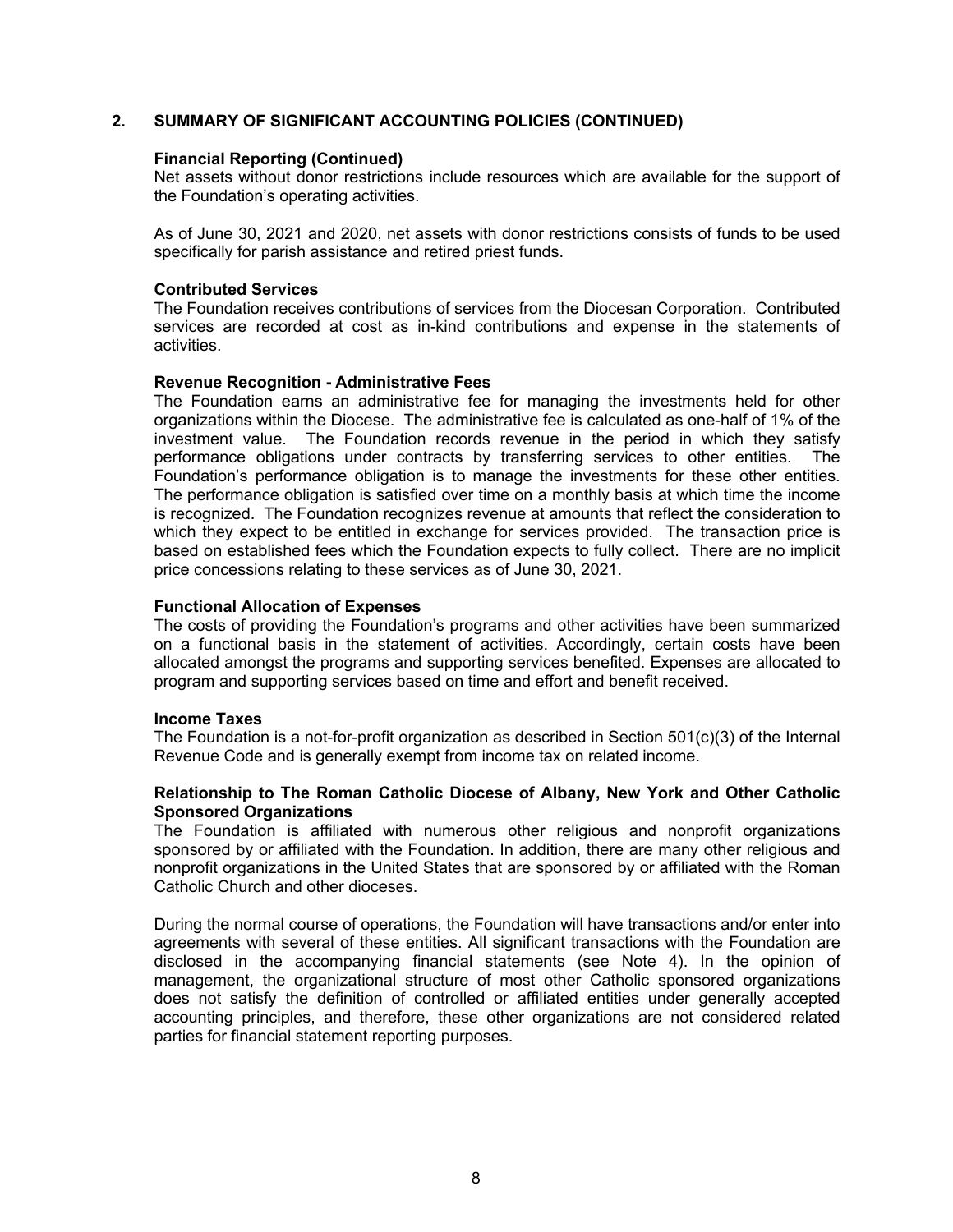### **3. LIQUIDITY**

The Foundation is substantially supported by administrative fees and investment income. As of June 30, 2021 and 2020, the Foundation has the following liquid resources available to meet cash needs for general expenditure within one year of the statement of financial position date:

|                                                                                                 | 2021                         | 2020                         |
|-------------------------------------------------------------------------------------------------|------------------------------|------------------------------|
| Financial assets at June 30                                                                     | \$48,270,443                 | \$40,495,547                 |
| Less: financial assets unavailable for general<br>expenditures within one year:                 |                              |                              |
| Donor funds liability included within investments<br>Net assets with donor restrictions         | (39, 123, 273)<br>(402, 965) | (32, 851, 321)<br>(442, 410) |
| Total financial assets available to meet cash needs for<br>general expenditures within one year | 8,744,205                    | 7,201,816<br>\$              |

Financial assets include cash and cash equivalents, parish assistance receivable, investments and accrued income. The Foundation's ability to meet its cash needs is dependent on continued contributions and investment market performance. The Foundation regularly monitors liquidity required to meet its operating needs.

### **4. RELATED PARTY TRANSACTIONS**

Certain services are provided to the Foundation by the Diocesan Corporation. The Foundation has recorded the cost of these services provided as in-kind contributions and expense in the statements of activities. Such amounts were \$39,107 and \$46,696 for the years ended June 30, 2021 and 2020, respectively.

In July 2011, the Cathedral Restoration Corporation of Albany, New York entered into a promissory note with the Foundation for \$520,000, bearing interest at 4.75%, for the purpose of supporting the restoration of the Cathedral. During 2013, the agreement was amended to forgive future interest. During 2014, previously accrued interest and a principal payment of \$85,000 was received. The remaining balance on the promissory note is fully reserved as of June 30, 2021 and 2020.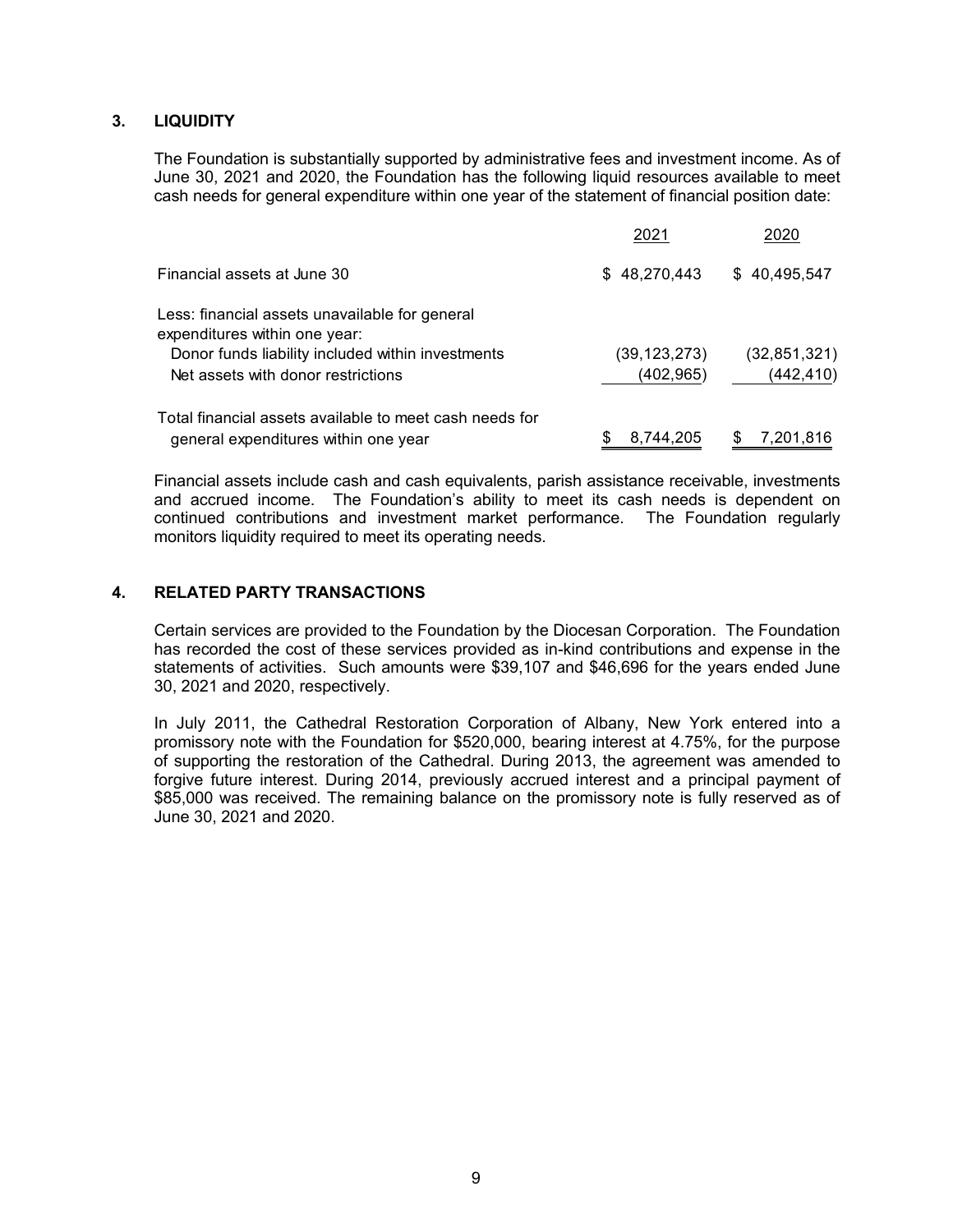### **5. INVESTMENTS**

#### Investments

The following tables set forth the Foundation's financial assets that were accounted for at fair value on a recurring basis at June 30, 2021 and 2020. Financial assets are classified in their entirety based on the lowest level of input that is significant to the fair value measurement:

|                                                                       | Level 1                     | Level <sub>2</sub>          | Total<br>June 30, 2021                               |
|-----------------------------------------------------------------------|-----------------------------|-----------------------------|------------------------------------------------------|
| Money market funds<br>Fixed income bonds<br>Equities<br>Foreign bonds | \$<br>764,410<br>23,220,158 | \$<br>17,078,391<br>378,928 | 764,410<br>\$<br>17,078,391<br>23,220,158<br>378,928 |
| Investments measured at fair value                                    | 23,984,568                  | 17,457,319<br>\$            | 41,441,887                                           |
| Investments measured at net asset value                               |                             |                             | 6,628,680                                            |
|                                                                       |                             |                             | 48,070,567<br>\$                                     |
|                                                                       | Level 1                     | Level <sub>2</sub>          | Total<br>June 30, 2020                               |
| Money market funds<br>Fixed income bonds<br>Equities<br>Foreign bonds | \$<br>628,027<br>20,689,352 | \$<br>12,534,388<br>153,549 | 628,027<br>\$<br>12,534,388<br>20,689,352<br>153,549 |
| Investments measured at fair value                                    | 21,317,379                  | 12,687,937                  | 34,005,316                                           |
| Investments measured at net asset value                               |                             |                             | 5,989,017                                            |
|                                                                       |                             |                             | 39,994,333<br>\$                                     |

There were no changes in valuation techniques during 2021 or 2020.

Investments at June 30, 2021 and 2020 are allocated between the following:

|                               | 2021         | 2020         |
|-------------------------------|--------------|--------------|
| <b>Foundation investments</b> | 8,947,294    | \$7,143,012  |
| Donor funds                   | 39,123,273   | 32,851,321   |
|                               | \$48,070,567 | \$39,994,333 |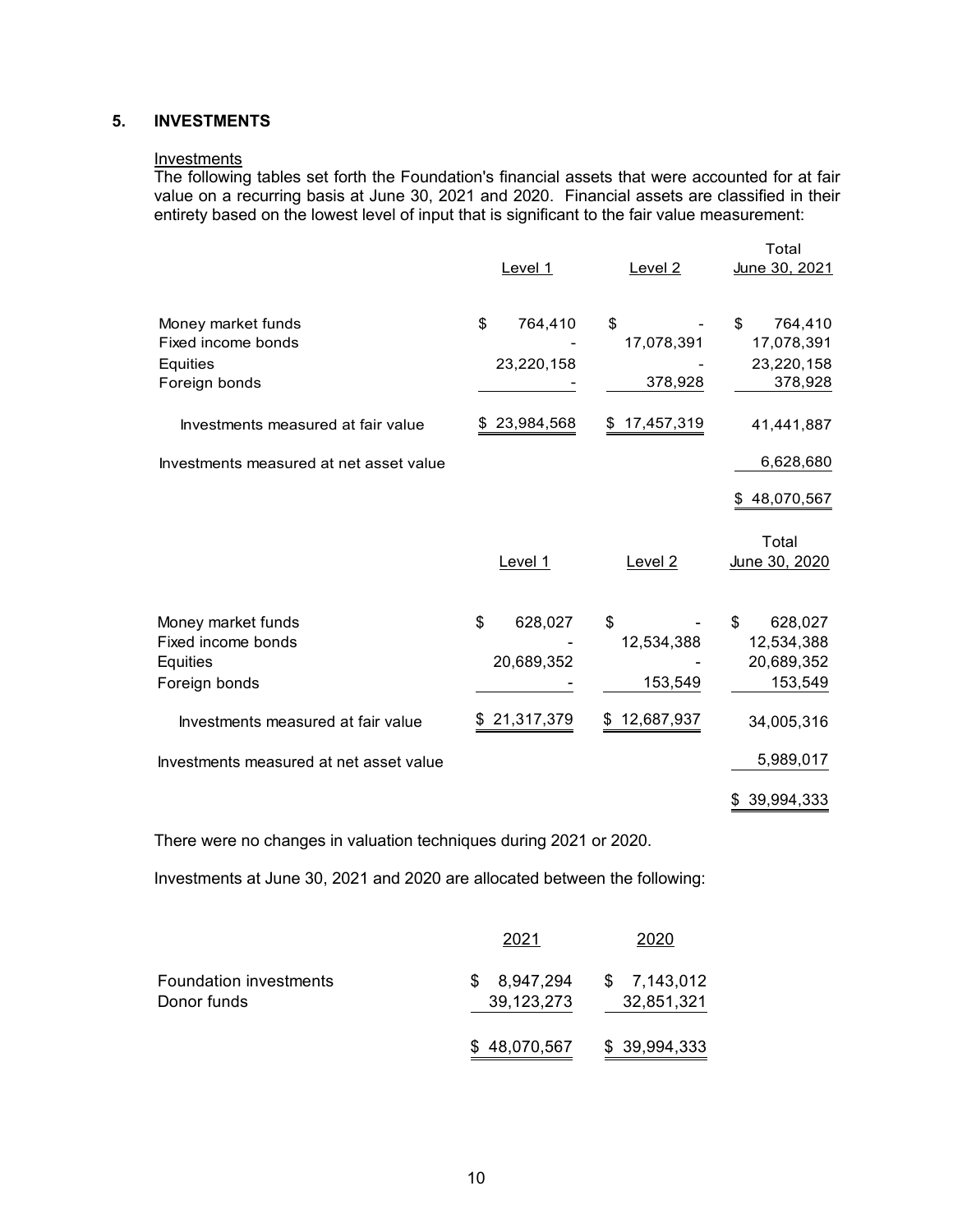### **5. INVESTMENTS (Continued)**

Donor investments are subject to administrative and management fees by the Foundation and the Foundation's investment managers, respectively. Administrative fees are reported in the statements of activities. Investment management fees were \$26,227 and \$22,772 during 2021 and 2020, respectively, and are included in the statement of activities within investment income, net.

The following investments are valued at net asset value per share (unitized basis) as of June 30, 2021 and 2020:

|                                                | <b>Fair Value</b><br>at 6/30/21 | <b>Fair Value</b><br>at 6/30/20 | 2021<br>Unfunded<br>Commitments | 2020<br>Unfunded      | Redemption<br>Frequency (if<br>Commitments currently eligible) Notice Period | Redemption |
|------------------------------------------------|---------------------------------|---------------------------------|---------------------------------|-----------------------|------------------------------------------------------------------------------|------------|
| Investments in<br>international equity<br>fund | \$6,628,680                     | \$5,989,017                     | S<br>٠                          | \$.<br>$\blacksquare$ | Daily                                                                        | 7 days     |

#### Investment in International Equity Fund

This actively managed fund is a commingled trust which focuses on large and mid-cap equities across global growth industries. The value of this investment has been estimated using the daily net asset value per share of the investments.

#### **6. DONOR FUNDS**

Donor funds represent amounts held by the Foundation in its capacity as long-term investment vehicle for other organizations within the Diocese.

Donor funds activity for the years ended June 30, 2021 and 2020 was as follows:

|                                 | 2021         | 2020         |
|---------------------------------|--------------|--------------|
| Donor funds - beginning of year | \$32,851,321 | \$31,785,966 |
| Additions/Contributions         |              | 15,828       |
| Net investment return           | 7,915,070    | 2,691,941    |
| Withdrawals and distributions   | (1,643,118)  | (1,642,414)  |
| Donor funds - end of year       | \$39,123,273 | \$32,851,321 |

Distributions are determined annually, subsequent to year-end, based upon the Investment and Distribution Policy and spending rate approved by the Trustees. Approved spending rates were 5.0% and 4.5% for the fiscal years ended June 30, 2021 and 2020, respectively. The distribution policy allows for a minimum distribution of the lesser of the earned income amount or the calculated distribution utilizing the previous three fiscal years average quarterly market values of the individual donor fund accounts for those accounts, which have been specified by the donor. Distributions are calculated utilizing these specified spending rates in conjunction with the general distribution policies set by the Foundation.